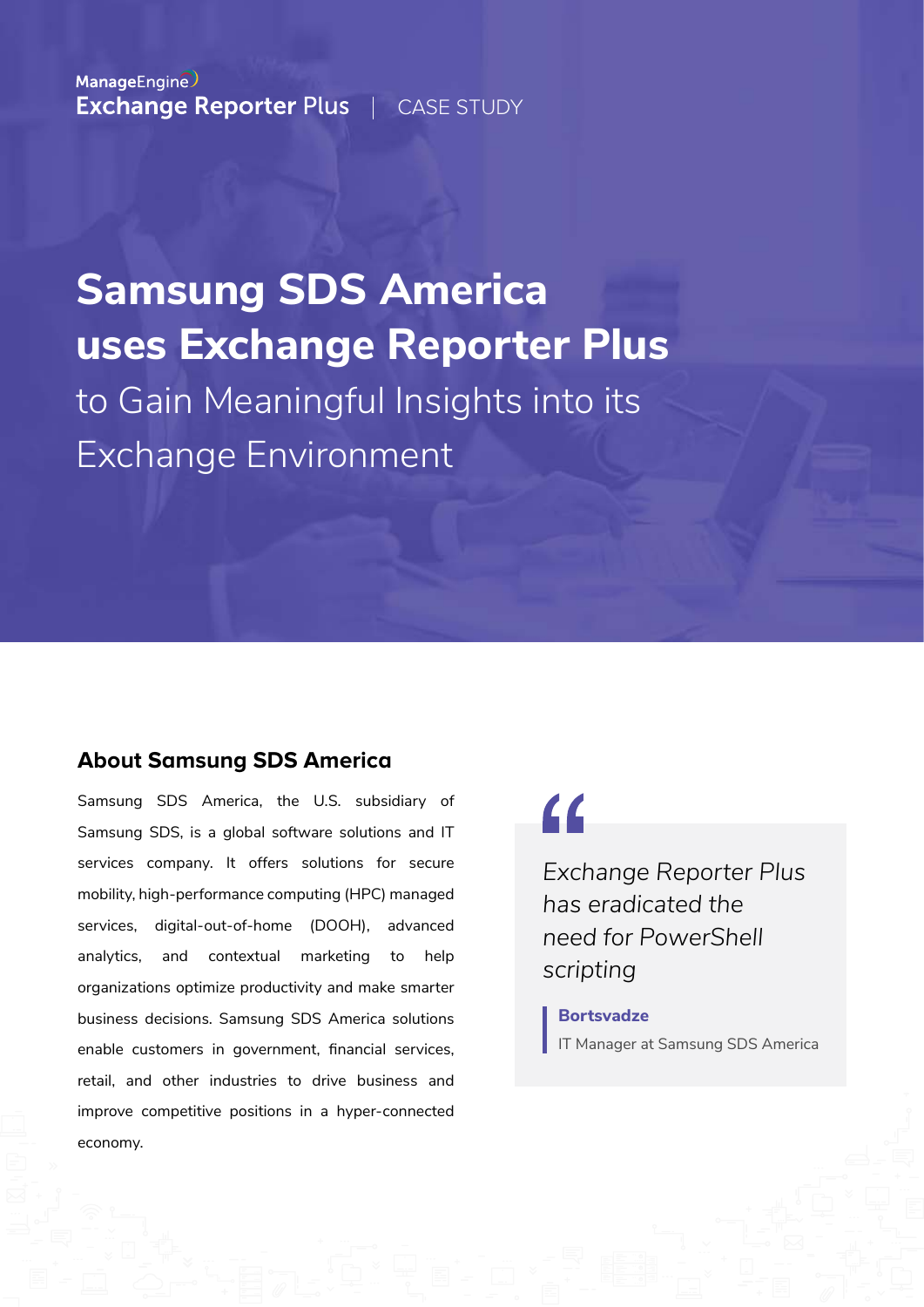# Challenge: **Gaining meaningful insights from Exchange Server**

Emails are the backbone of business operations in many organizations. They're used to send sensitive business data to stakeholders, share important decisions and business ideas with employees, and much more. So, it's essential to ensure that email services are always available and secured from breaches.

Samsung SDS America uses Microsoft Exchange Server as its email system. While Exchange is one of the most popular email systems across the globe, it has many drawbacks. One of the major issues is that Exchange Server does not provide a built-in reporting function to easily create reports that provide important metrics and insights. As a result, IT admins at Samsung SDS America had to use PowerShell scripting to get the information they needed.

Juga Bortsvadze, IT Manager at Samsung SDS America, said, **"Microsoft doesn't have any reporting tools built into Exchange Server. We relied on PowerShell scripting for getting the necessary details."**

However, he found manually creating reports using PowerShell was time consuming, and the generated reports were neither comprehensive nor clear. Much of the vital information he needed, such as mailbox permissions and inactive distribution lists, was not clearly visible.

## **Insightful reports from ManageEngine Exchange Reporter Plus**

Bortsvadze and his team were already using other IT products from ManageEngine, and their experience with the solution provider and its support team were extremely positive. So, they decided to evaluate Exchange Reporter Plus, an Exchange reporting, auditing, and monitoring solution from ManageEngine. When asked why he chose Exchange Reporter Plus, Bortsvadze said, **"We are happy with ManageEngine products and their support. Their support [team] is very fast."**

Exchange Reporter Plus comes with more than 450+ reports on Exchange Server, Exchange Online, and Skype for Business. These reports are readily available, and IT admins can easily obtain the information they need with just a single click. Exchange Reporter Plus combs through the Exchange server at regular intervals, as scheduled by the IT admin, to collect data. When a user clicks on a report, Exchange Reporter Plus instantly fetches the required data and organizes it neatly in reports. Reports are comprehensive and contain tables with all the necessary information; certain reports even provide a visual summary of important metrics in the form of graphs.

As soon as Exchange Reporter Plus was deployed, Bortsvadze and his team were able to quickly and easily get meaningful insights on multiple aspects of Samsung SDS America's Exchange environment. **"Exchange Reporter Plus has eradicated the need for PowerShell scripting,"** said Bortsvadze.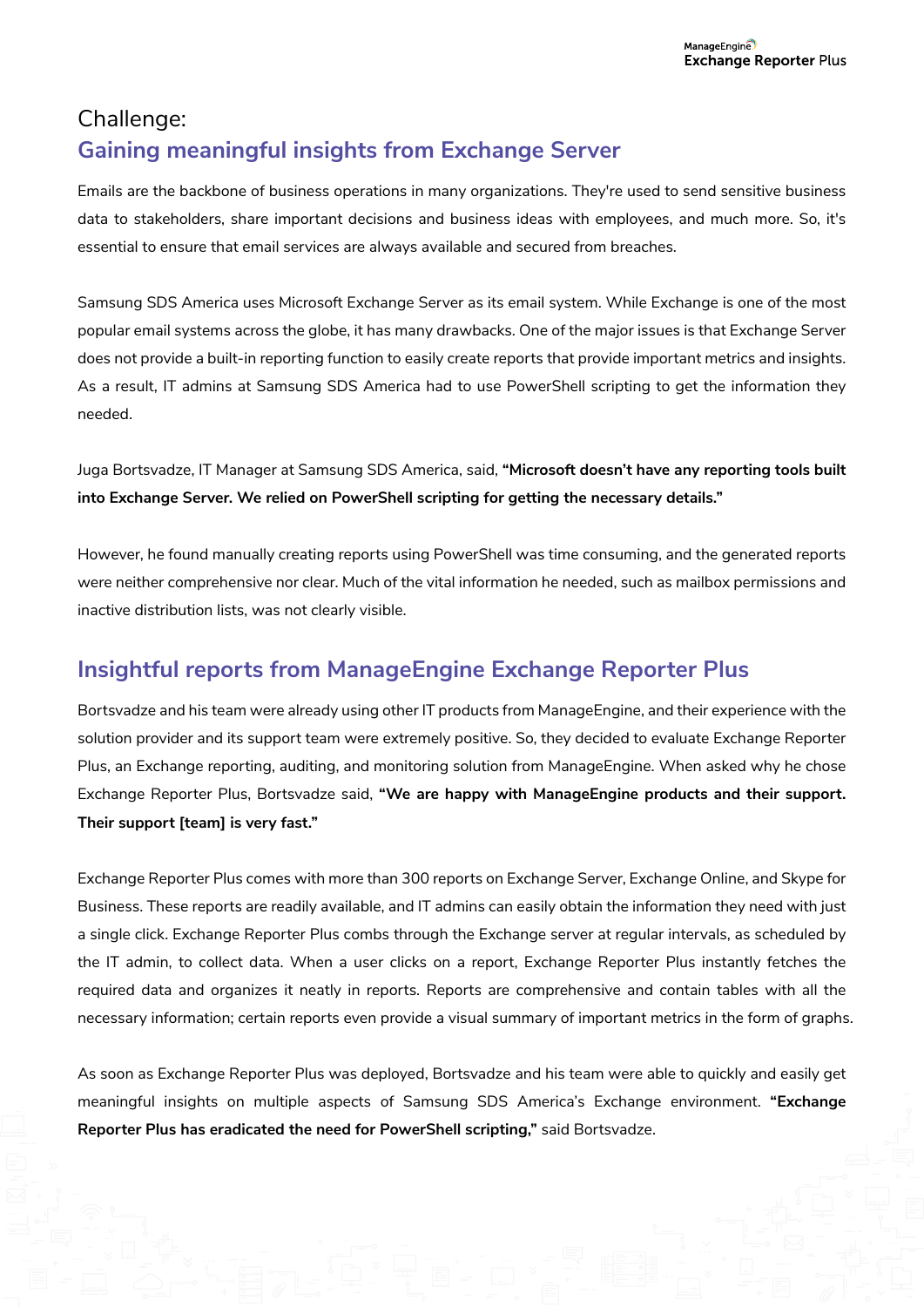## Result: **Purging of inactive distribution lists and excessive mailbox permissions**

For the IT team at Samsung SDS America, one of the main benefits of deploying Exchange Reporter Plus is how quickly they're able to obtain important insights into their Exchange environment. Inactive distribution lists (DLs) can expose users to increased spam messages, and provide attackers with a larger footprint to exploit. With Exchange Reporter Plus, Bortsvadze determined that almost 20 percent of the DLs in Samsung SDS America's Exchange environment were inactive. Using the Inactive Distribution Lists report, he was able to identify and disable DLs that were no longer in use.

> *[I was] able to identify that 20 percent of DLs were inactive, could see when they were last used, and was able to delete the DLs that were not in use,*

> > **Bortsvadze.**

|                                                                                                                               |                                                                                                                                         |                                                      |         |                     |                    |                      |                            |                       | License Talk Back              | $\overline{\phantom{a}}$    |  |  |
|-------------------------------------------------------------------------------------------------------------------------------|-----------------------------------------------------------------------------------------------------------------------------------------|------------------------------------------------------|---------|---------------------|--------------------|----------------------|----------------------------|-----------------------|--------------------------------|-----------------------------|--|--|
| Exchange Reporter Plus                                                                                                        |                                                                                                                                         |                                                      |         |                     |                    |                      |                            |                       |                                | $\theta$                    |  |  |
| Audit<br>Dashboard<br><b>Reports</b>                                                                                          | Monitoring                                                                                                                              | <b>Content Search</b><br><b>Settings</b>             | Support |                     |                    |                      |                            |                       | Q distr                        | <b>Conditional Settings</b> |  |  |
| <b>Exchange Online</b><br><b>Exchange Server</b><br>$\alpha$                                                                  | Skype Server                                                                                                                            |                                                      |         |                     |                    |                      |                            |                       |                                | ★                           |  |  |
| $\leftarrow$ Distribution Lists                                                                                               | <b>Inactive Distribution Lists</b>                                                                                                      | E Export As<br>Schedule New Report<br><b>Ex More</b> |         |                     |                    |                      |                            |                       |                                |                             |  |  |
| <b>General Reports</b><br><b>Distribution Lists</b><br><b>Distribution List Members</b><br><b>Inactive Distribution Lists</b> | $\checkmark$<br>Organization<br>erpex2016<br><b>Inactive Period</b><br>Last 90 Days<br>$\checkmark$<br>Generated Time: (On Apr 08,2021) |                                                      |         |                     |                    |                      |                            |                       |                                |                             |  |  |
| <b>Message Delivery Restrictions</b>                                                                                          | œ                                                                                                                                       |                                                      |         |                     |                    |                      |                            |                       | $\frac{1}{2}$ < 1-11 of 11 > > | $25 - 7$                    |  |  |
| Permissions based on Distribution<br>Groups<br><b>Distribution List Traffic Reports</b>                                       | <b>Distribution Group Name</b>                                                                                                          |                                                      |         | <b>Group Type</b>   | <b>Group Scope</b> | <b>Total Members</b> | Email                      | Last Mail Received On | When Created                   | <b>SAM Account Nan</b>      |  |  |
|                                                                                                                               | ERPEX2016.COM/Users/d1                                                                                                                  |                                                      |         | <b>Distribution</b> | Universal          | $\overline{1}$       | d1@erpex2016.com           | ٠                     | Nov 04, 2020 09:15 PM          | d1                          |  |  |
|                                                                                                                               | ERPEX2016.COM/Users/d2                                                                                                                  |                                                      |         | <b>Distribution</b> | Universal          | $\overline{2}$       | d2@erpex2016.com           | ٠                     | Nov 04, 2020 09:15 PM          | d2                          |  |  |
|                                                                                                                               | ERPEX2016.COM/Users/d3                                                                                                                  |                                                      |         | <b>Distribution</b> | Universal          | $\overline{1}$       | d3@erpex2016.com           | ٠                     | Nov 04, 2020 09:17 PM          | d3                          |  |  |
|                                                                                                                               | ERPEX2016.COM/Users/Distribution                                                                                                        |                                                      |         | Distribution        | Universal          | s                    | distribution@erpex2016.com |                       | Nov 04, 2020 06:32 PM          | <b>Distribution</b>         |  |  |
|                                                                                                                               | ERPEX2016.COM/Users/grp                                                                                                                 |                                                      |         | <b>Distribution</b> | Universal          | $\overline{4}$       | grp@erpex2016.com          | $\sim$                | Mar 22, 2021 04:58 AM          | arp                         |  |  |
|                                                                                                                               | ERPEX2016.COM/Users/NoMember                                                                                                            |                                                      |         | <b>Distribution</b> | Universal          | 5.                   | nm@erpex2016.com           | ×                     | Feb 17, 2021 04:43 PM          | NoMember                    |  |  |
|                                                                                                                               | ERPEX2016.COM/Users/QA                                                                                                                  |                                                      |         | <b>Distribution</b> | Universal          | 16                   | qausers@erpex2016.com      | ×                     | Nov 04, 2020 07:50 PM          | OA                          |  |  |
|                                                                                                                               | ERPEX2016.COM/Users/Sandist                                                                                                             |                                                      |         | <b>Distribution</b> | Universal          | 6                    | sandist@erpex2016.com      | ٠                     | Nov 03, 2020 12:43 PM          | Sandist                     |  |  |
|                                                                                                                               | ERPEX2016.COM/Users/sangroup                                                                                                            |                                                      |         | Security            | Universal          | 10                   | sangroup@erpex2016.com     | ×.                    | Nov 02, 2020 03:16 PM          | sangroup                    |  |  |
|                                                                                                                               | ERPEX2016.COM/Users/spl~1@#\$%^&*()_+{} :"<>?,.\/;'[]\\; =-                                                                             |                                                      |         | Security            | Universal          | $\mathbf{1}$         | splgroup@erpex2016.com     | $\sim$                | Nov 02, 2020 03:27 PM          | spl~(@#\$%^& ()             |  |  |
|                                                                                                                               | ERPEX2016.COM/Users/UndeliveredGroup                                                                                                    |                                                      |         | <b>Distribution</b> | Universal          | -3                   | ug@erpex2016.com           |                       | Feb 17, 2021 04:35 PM          | UndeliveredGroup            |  |  |

**Figure 1. Inactive Distribution Lists report in Exchange Reporter Plus**

Moreover, Bortsvadze was able to identify the permissions held by each user or group over other mailboxes using the Permissions Based on Users report. Analyzing the mailbox permissions each user has is vital for ensuring only intended users have access to the sensitive data contained in each mailbox. Exchange Reporter Plus helped Bortsvadze remove excessive mailbox permissions from users who didn't need them.

"[I] found the Room Mailbox Reports beneficial and also found the Permission Based on Users report very **significant. I was able to remove the unwanted permissions,"** said Bortsvadze.